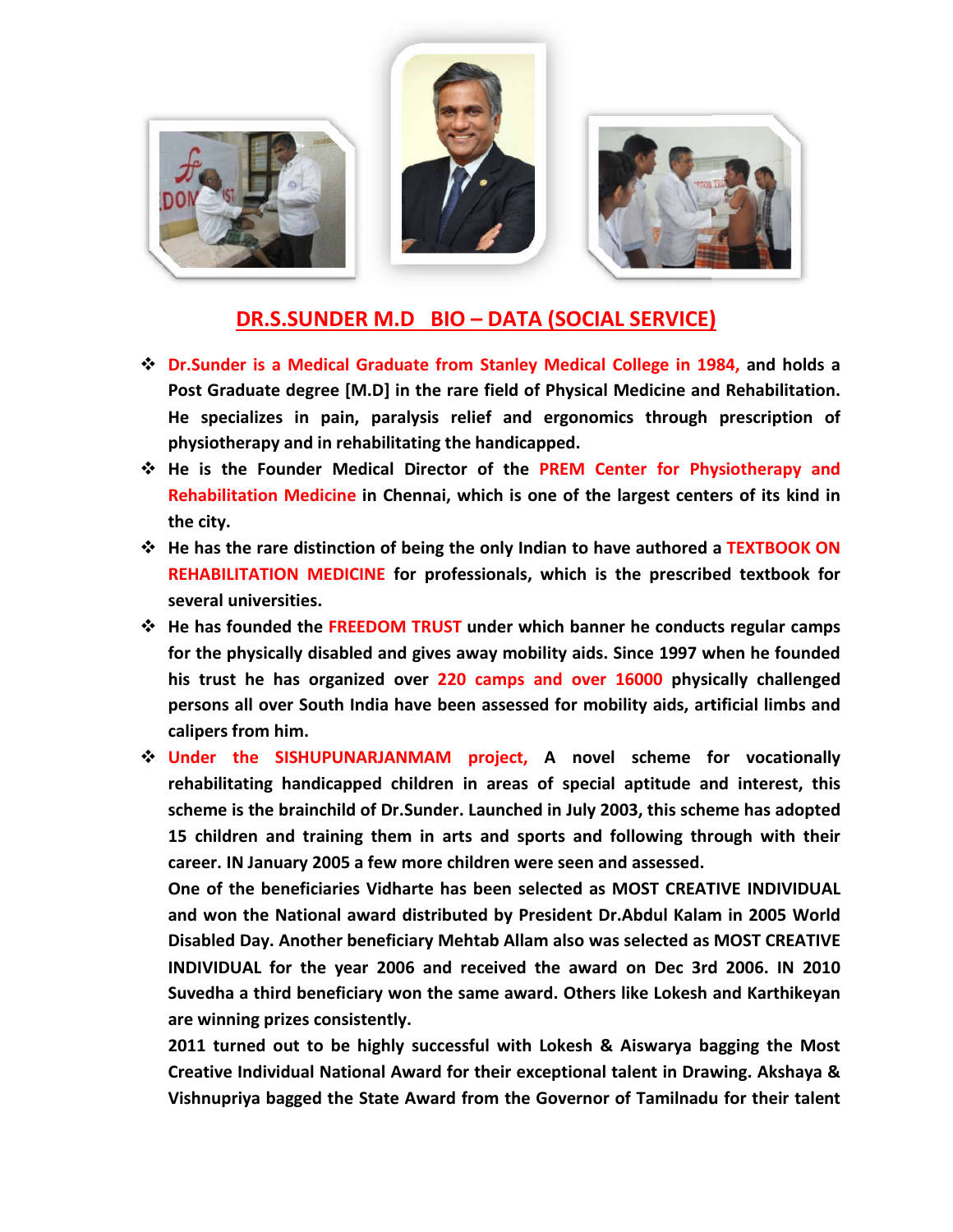**in Music and Academics. 14 new children have been inducted under the sishupunarjanmam scholarship scheme from Dec 2012 apart from 12 already existing children. Lokesh & Srileka bagged the Ascendas Excellence Award for the year 2013 in Nov.**

**As an extension to the Sishupunarjanmam project DARSHAN Art Gallery & DARSHAN Orchestra have been formed and opportunities are being given for the visually impaired to perform and the hearing & speech impaired children to permanently display their paintings. The Orchestra teams are getting regular offers to perform at marriage functions, temple festivals, birthday parties & house warming ceremonies. Several individual and group shows are being regularly organized for promotion of paintings and the permanent art gallery.**

## **TALENT PROMOTION:**

- **DARSHAN ORCHESTRA: The children who have received training in light and classical music have started performing and offers have started coming in from friends and organization like the Lions Club requesting them to perform at small gatherings and functions. This is a natural extension to the SISHUPUNARJANMAM project, and advanced training is also being imparted simultaneously to reach professional standards. Some of our pearls like Sathyanarayana have already chosen music as their career. The Trust has formed an orchestral team "DARSHAN" to further their careers.**
- **DARSHAN ART GALLERY: With two of Freedom Trust's beneficiaries chosen in the field of drawing and painting bagging National Best Individual Awards, Freedom Trust has decided to showcase the talents of hearing and speech impaired children by displaying their paintings in a gallery. This was consequent to a tremendously successful public show in December 2009. The name of this gallery too is "DARSHAN" and it is lodged at the premises of the trust's office.**
- **Under the GRAM VIKALANG PUNARJANMAM project, Handicapped persons in rural areas cannot afford to come to the city or towns where qualified rehabilitation teams are situated; they neglect their handicap and later develop deformities which are difficult to correct, except by surgical means. People in rural areas are also so poverty stricken that they find it difficult to make ends meet, let alone buying these mobility aids. It is in the backdrop of this the scheme was started. Freedom Trust in association with local NGO's identifies beneficiaries in villages, takes measurements, and distributes mobility aids like artificial limbs or calipers. Several villages have been covered over the years and the trust continues its mission to reach out to as many beneficiaries as possible.**
- **WALK INDIA project is a dream project conceived by the founder of Freedom trust, DR.SUNDER, who is a State and National award winning doctor working for the cause of the differently abled. A van specially fitted with all equipment and raw material needed to manufacture artificial limbs, sponsored by a grant from The Rotary**